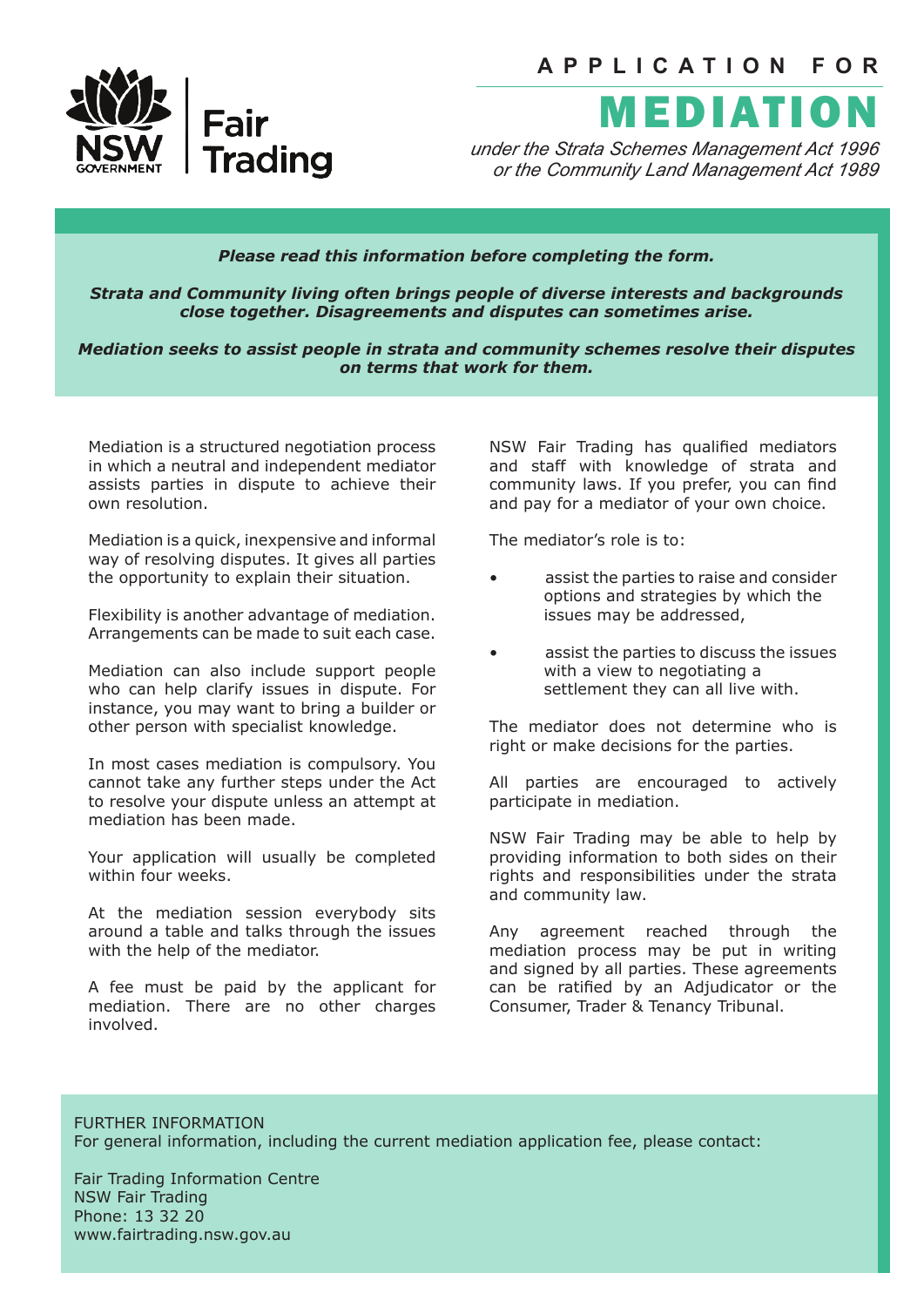## **ASSISTANCE FOR PERSONS OF NON-ENGLISH SPEAKING BACKGROUNDS**

If you need interpreting or translating help, telephone the Translating and Interpreting Service (TIS) office in your State. Telephone interpreting is available 24 hours a day, 7 days a week on 131 450. The translation service operates during business hours.

## 1.40

กุ้นทันผู้อยู่ทนเองบรรมเกือนทุนทนแปลงสะปนเกือบ เจรมทัลงเสียตาเกือบทบ มานอธิกาย ucleonware areas in (Translation and Interpreting Service of TIS) ?safeway.inn.

TIS จักริบายแพรงอยู่ๆจังจักษะทรุโทธเสีย. มาแย่ซักษนั้นเปิดโฉเเทอก 24 จุ๊อในระชนิด  $x$  7 du lajlas: duil 131 450 nuois muuttava tois mungeolustamu.

## **MACEDONIAN**

Ако ви треба преведување, усмено или писмено,<br>телефонирајте во Телефонската преведувачка служба во вашата држава.

.<br>Усменото преведувањето по телефон се врши 24 часа дневно<br>7 дана во неделата, јавете се на 131 450. Преведувањето на документи и писмени текстови се воши во работно време.

## **PORTUGUESE**

Se necessita de ajuda para interpretação ou tradução telefone ao escritório do Serviço de Intérpretes e Tradutores (TIS) no seu Estado. Pode obter um intérprete pelo telefone 24 horas do dia, 7 dias da semana ligando para 131 450. O serviço de traduções funciona durante o horário de escritório.

## **RUSSIAN**

Если вам требуются услуги устного или висьменного переводчика позвоните в Переводческую службу (TIS) в Вашем штате, Перевод по телефону предоставляется круглосуточно 7 дней в

неделю по номеру 131 450. Служба письменного перевода работает в обычные часы работы учреждений.

## **SERBIAN**

Ако су вам потребне усмене или писмене преводилачке услуге, обратите се телефоном Служби за усмено и писмено

превођење (TIS) у својој држави.<br>Усмене преводилачке услуге су на располагању 24 сата,<br>сваког дана, тел. 131 450. Писмено превођење се врши у току нормалног радног времена.

## **SPANISH**

Si nacesita asistencia en materia de interpretación o traducción sirvase llamar por teléfono al Servicio de Traducción e Interpretación (TIS) en su estado.

El servicio telefónico de Interpretación opera las 24 horas del día, 7 días a la semana; teléfono: 131 450. El servicio de traducción está abierto durante horas de oficioa.

## **TURKISH**

Yazılı veya sözlü çevirmenlige gerek duyuyorsanız, eyaletinizdeki Yazılı ve Sözlü Çeviri Servisi (Translating and Interpreting Service - TIS) bürosuna telefon ediniz.

Telefon aracılığıyla sözlü çeviri hizmetinden 131 450 numaralı telefonu. arayarak haftanın 7 günü, günde 24 saat yararlanabilirsiniz. Yazılı çeviri servisi çalısma saatleri içerisinde faatiyet gösterir.

## **VIETNAMESE**

Nếu cần thông ngôn hoặc dịch thuật, xin quý vị hãy điện thoại cho văn phòng Dịch Vụ Dịch-Thuật và Thông-Ngôn (TIS) tại Tiểu Bang của quý vị. Thông Ngôn qua điện thoại có sẵn 24 giờ một ngày, 7 ngày một tuần qual số 131 450. Dịch vụ Dịch Thuật hoạt động trong giờ làm việc văn phòng.

## **ARABIC**

إذا كتت بحاجة للمساعدة في الترجمة الشفهية أو الغطية. إتصل مع خدمة الترجمة الخطية والشفهية (TIS) في الولاية حيث تقيم.

تتوفر الترجمة الشفهية على الهاتف ٢٤ ساعة في اليوم، ٧ أيام في الاسبوع على الرقم: 450 131 وتعمل خدمة الترجمة الخطية لغلال ساعات الدوام.

### **CHINESE**

## 如果您需要口譁和筆譯幫助,請打電話給您所在的翻譯服務

處(Translating and Interpreting Service (TIS))。

電話口譚每周7天、每天24小時提供服務,電話號碼131 450。

筆譯服務僅在辦公時間內提供。

## **CROATIAN**

Ako su Vam potrebne usluge tumača ili prevoditelja, nazovite Službu za prevođenje i tumačenje (Translating and Interpreting Service - TIS) u Vašoj državi.

Brzoglasna prevodilačka služba stoji Vam na usluzi 24 sata dnevno, 7 dana u tjednu ako nazovete 131 450. Služba pismenog prevođenja na usluzi Vam je za vrijeme redovnog radnog vremena.

## **GREEK**

Εάν χρειάζεστε εξυπηρέτηση από διερμηνέα ή μεταφραστή, τηλεφωνήσετε στο γραφείο της Υπηρεσίας Μεταφράσεων και Διερμηνέων (TIS) στην Πολιτεία σας.

Η υπηρεσία διερμηνέων μέσω τηλεφώνου διατίθεται 24 ώρες την ημέρα, 7 μέρες την εβδομάδα στον αριθμό 131 450. Η υπηρεσία μεταφράσεων λειτουργεί κατά τις κανονικές ώρες εργασίας.

## **INDONESIAN**

Sekiranya anda memerlukan bantuan dalam menterjemahkan atau mengalih basakan, silahkan menilpon Kantor TIS (Translating and Interpreting Service) di Negara bagian anda.

Penterjemahan melalui tilpon tersedia selama 24 jam, 7 hari seminggu pada nomor 131 450. Pelayanan mengalih basakan tersedia selama jamlam keria.

#### **ITALIAN**

#### Per ottenere l'aiuto di un interprete o di un traduttore telefona ai servizio traduzioni e interpreti (TIS - Translating and Interpreting Service) net tuo stato di residenza.

Per avvalenti di un interprete puoi telefonare ai numero 131 450, 24 ore al giorno, 7 giorni la settimana. Il servizio traduzioni opera durante il normale orario di ufficio.

### **JAPANESE**

通訳や自訳のサービスが必要な方は、今いらっしゃる州の

翻訳・通訳サービス(TIS)に電話をして下さい。

電話通訳サービスは運日、選末を問わず、24時間いつでも利用で きます。電話番号はTel:131450です。翻訳サービスはビジネス時 間帯に受け付けています。

## **KOREAN**

만약 당신이 통역이나 번역의 도움이 필요하시면 주정부의 「번역 및 통역 서비스」(TIS) 기관에 전화하십시요, 전화번호 131 450으로 거시면 하루 24시간 주 7일 전화통역이 가능하며 번역서비스는 비지네스 시간통안 운영됩니다.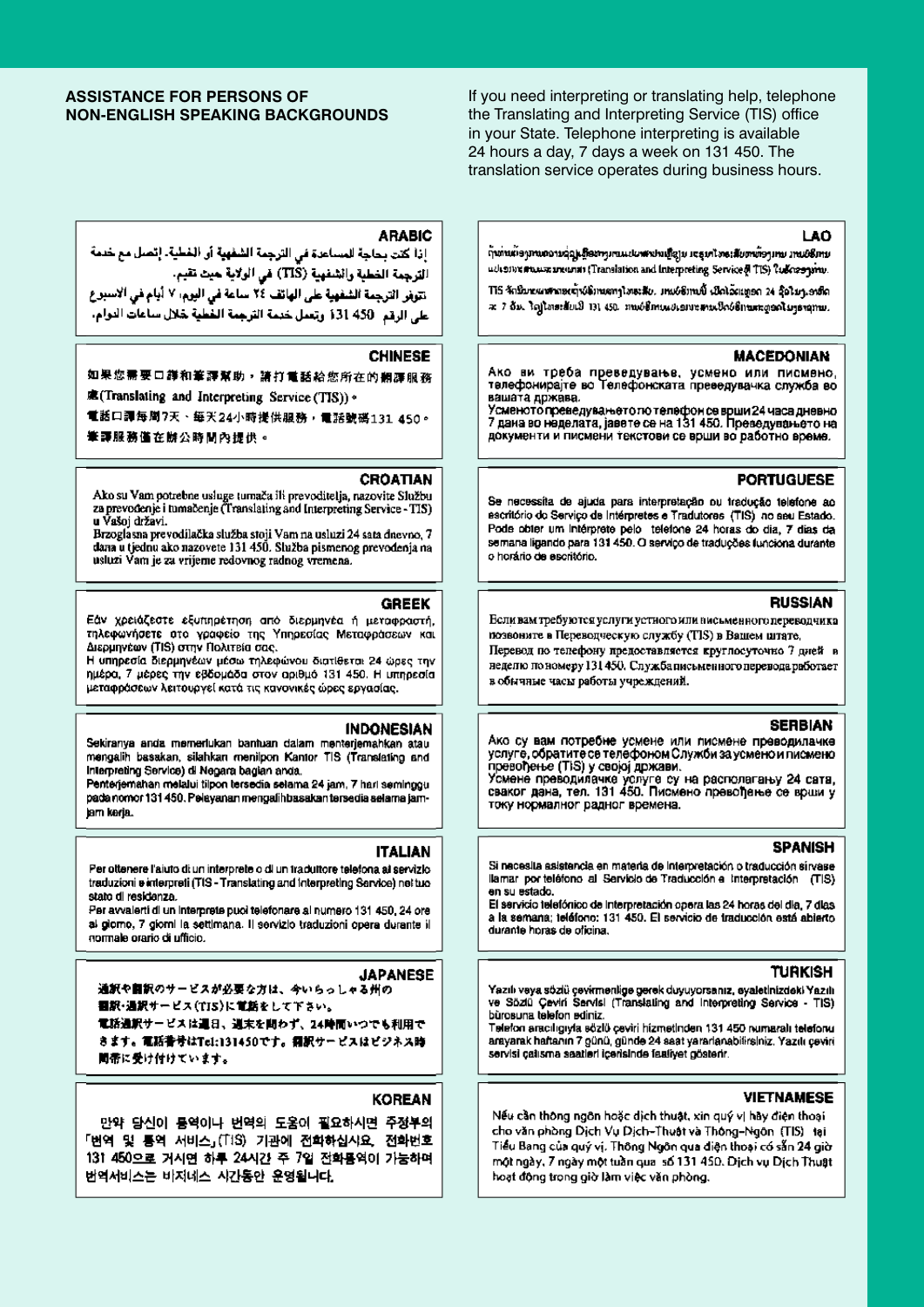

# MEDIATION

*under the Strata Schemes Management Act 1996 or the Community Land Management Act 1989*

*Please read this information before completing the form.*

CHECKLIST BEFORE COMPLETING A MEDIATION APPLICATION FORM

There must be jurisdiction for mediation under the Strata Schemes Management Act 1996. For an overview of strata rights and responsibilities, NSW Fair Trading's "Strata Living" booklet is available online www.fairtrading.nsw.gov.au

• Claims for compensation or costs are outside the scope of the Strata Schemes Management Act 1996, however you may be able to pursue these claims through the Local Court. For more information contact LawAccess NSW – 1300 888 529.

• There is no jurisdiction for an owners corporation to mediate with its strata managing agent – except for seeking to recover its records and other property from the agent upon termination of the agent's services.

• Owners raising issues involving a strata agent's management of the scheme need to apply for mediation against the owners corporation.

If you have a dispute with your owners corporation about not getting approval to keep your pet, you need to check your scheme's by-laws. If there is a "no animals /no pets" by-law, this Office cannot accept your application as there is no jurisdiction for mediation about your request to keep an animal. You can mediate if the by-law allows animals subject to the owners corporation's written permission.

• Mediation is not required for an owners corporation applying for a penalty order for a breach of Notice to Comply with a By-law. The owners corporation can apply for these penalty orders (for up to \$550) against owners or occupiers who breach the by-laws after having being served with a Notice to Comply With a By-law.

• Mediation is not required if you are applying for the appointment of a strata managing agent because you believe your scheme is dysfunctional, or you are seeking an order from the Tribunal for reallocation of unit entitlements.

FURTHER INFORMATION

For general information, including the current mediation application fee, please contact:

Fair Trading Information Centre NSW Fair Trading Phone: 13 32 20 www.fairtrading.nsw.gov.au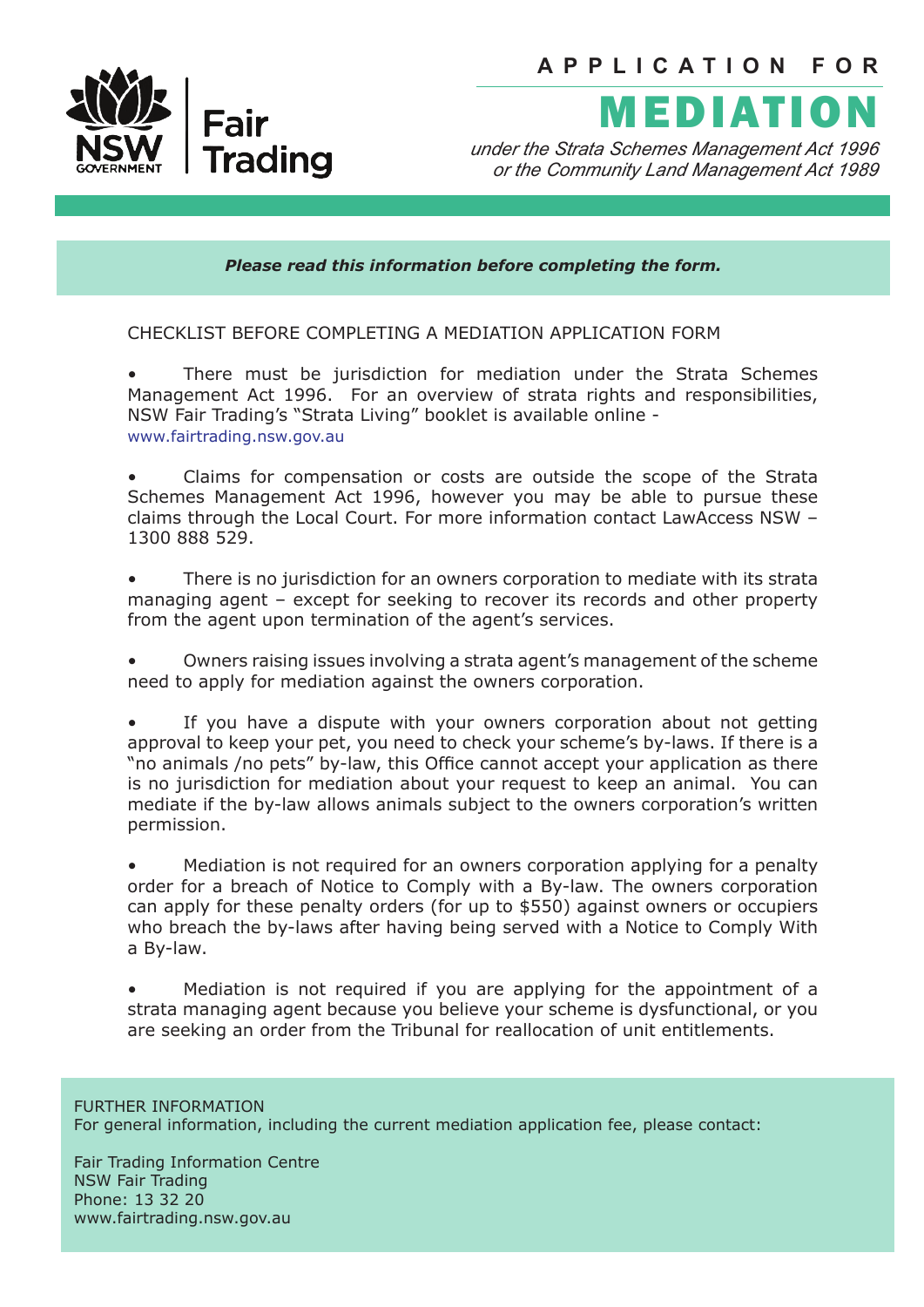

## **APPLICATION FOR**



*under the Strata Schemes Management Act 1996 or the Community Land Management Act 1989*

|                                                                | Please print within the boxes in CAPITAL LETTERS               |
|----------------------------------------------------------------|----------------------------------------------------------------|
| <b>Street Address of</b>                                       |                                                                |
| your Strata/                                                   | <b>Address</b>                                                 |
| <b>Community Scheme</b>                                        |                                                                |
|                                                                | Suburb<br>Postcode                                             |
| <b>Strata/Community</b><br>Plan no.                            | SP/DP<br>Number of units in the scheme                         |
|                                                                |                                                                |
| <b>Strata managing</b>                                         |                                                                |
| agent's details (if<br>your scheme has                         | Managing Agent's name and company                              |
| one)                                                           |                                                                |
|                                                                | Address                                                        |
|                                                                |                                                                |
|                                                                | Suburb<br>Postcode                                             |
|                                                                |                                                                |
|                                                                | Daytime number<br>Mobile phone<br>Fax number                   |
|                                                                |                                                                |
|                                                                | email address                                                  |
| <b>Applicant's details</b>                                     |                                                                |
|                                                                | Mr/Mrs/Ms<br>Name (Individual or corporation)                  |
|                                                                |                                                                |
|                                                                |                                                                |
|                                                                | Address                                                        |
|                                                                |                                                                |
|                                                                | Suburb<br>Postcode                                             |
|                                                                |                                                                |
|                                                                | Mobile phone<br>Fax number<br>Daytime number                   |
|                                                                | email address<br>Your unit number                              |
|                                                                |                                                                |
| Are you applying<br>as?                                        | owners corporation ______ a tenant/occupier other-<br>an owner |
|                                                                |                                                                |
| Who is your dispute<br>with?                                   | Mr/Mrs/Ms                                                      |
|                                                                | Name (Individual or corporation)                               |
|                                                                |                                                                |
|                                                                | Address                                                        |
|                                                                |                                                                |
|                                                                | Suburb<br>Postcode                                             |
|                                                                |                                                                |
|                                                                | Daytime number<br>Mobile phone<br>Fax number                   |
|                                                                | email address<br>Their unit number                             |
|                                                                |                                                                |
| Are they?                                                      | a tenant/occupier<br>owners corporation<br>an owner<br>other-  |
| Do you need an<br>interpreter?                                 | If Yes, what language?<br>Yes<br>No                            |
| Office use only- Amount received<br>Receipt<br>Officer<br>Date |                                                                |
|                                                                |                                                                |